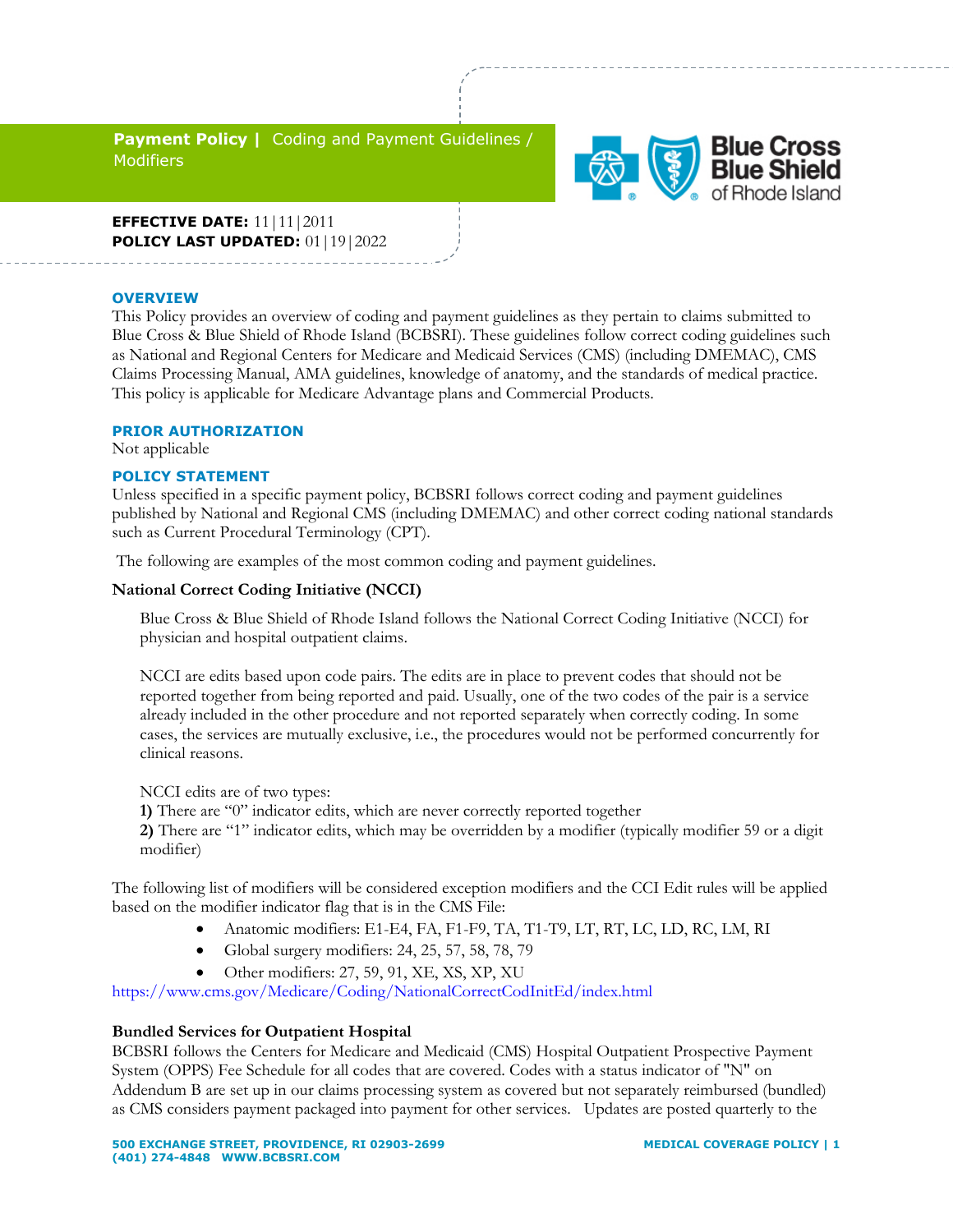CMS OPPS website by CMS. BCBSRI updates codes considered packaged into APC rates on a quarterly basis based upon the CMS fee schedule.

[https://www.cms.gov/Medicare/Medicare-Fee-For-Service-Payment/HospitalOutpatientpps/Addendum-A](https://www.cms.gov/Medicare/Medicare-Fee-For-Service-Payment/HospitalOutpatientpps/Addendum-A-and-Addendum-B-Updates.html)[and-Addendum-B-Updates.html](https://www.cms.gov/Medicare/Medicare-Fee-For-Service-Payment/HospitalOutpatientpps/Addendum-A-and-Addendum-B-Updates.html)

**Note:** Drugs that are billed with surgical procedures are bundled in the payment for the procedure. Exception: drugs billed with Chemodenervation services (code range 64600 through 64681) will be separately reimbursed.

## **Physician Fee Schedule**

BCBSRI follows CMS Physician Fee Schedule (PFS) Relative Value Units (RVU) for details relating to

- **1)** Global period
- **2)** Assistant Surgeon
- **3)** Two Surgeons (Co-Surgery)
- **4)** Bilateral Surgery, and
- **5)** Multiple Procedure Reductions status

The Medicare Physician Fee Schedule Relative Value Unit files can be found on the CMS Physician Fee Schedule website (currently labeled PPRRVUxx.xlsx) at

[http://www.cms.gov/Medicare/Medicare-Fee-for-Service-Payment/PhysicianFeeSched/PFS-Relative-](http://www.cms.gov/Medicare/Medicare-Fee-for-Service-Payment/PhysicianFeeSched/PFS-Relative-Value-Files.html)[Value-Files.html](http://www.cms.gov/Medicare/Medicare-Fee-for-Service-Payment/PhysicianFeeSched/PFS-Relative-Value-Files.html)

## **1. Global Period**

All procedures on the Medicare Physician Fee Schedule are assigned a Global period of 000, 010, or 090 days. If a procedure has a global period of 090 days, it is defined as a major surgical procedure. If a procedure has a global period of 000 or 010 days, it is defined as a minor surgical procedure. BCBSRI follows the surgical global period as designated by CMS on the Relative Value Units (RVU) files.

# **2. Assistant Surgeon (Modifiers 80, 81, AS)**

When there is an assistant surgeon, the surgeon of record is listed as the primary surgeon. The surgeon of record is responsible for identifying the presence of the assistant surgeon and the work performed. In this situation, the assistant surgeon does not dictate an operative note. An MD, DO, PA, NP, CNS or RFNA serving as the assistant surgeon will report the CPT codes for those procedures.

The primary surgeon would report the procedures without a modifier and at their full fee. The assistant would append the appropriate assistant modifiers and at a reduced fee. The following modifiers should be used:

- Modifier 80: Assistant surgeon (MD or DO) who assisted on the majority of the case
- Modifier 81: Assistant surgeon (MD or DO) who assisted on less than the majority of the case available
- AS Modifier: Medicare modifier for a PA, NP, CNS or RFNA who is an assistant at surgery

# **Assistant Surgeon Payment Rules**

BCBSRI uses the assistance surgeon indicators on the Medicare Physician Fee Schedule (PFS RVU file) as a guideline to determine if we will pay for an assistant surgeon. The indicators are 0, 1, 2, and 9.

BCBSRI will only pay for an assistant surgeon for those procedures with an indicator 2 (assistant surgeon may be paid). Participating physicians may not require members to pay for an assistant surgeon (indicator 0, 1 or 9), even if the members accept responsibility to do so, as this is charging outside of the approved amount.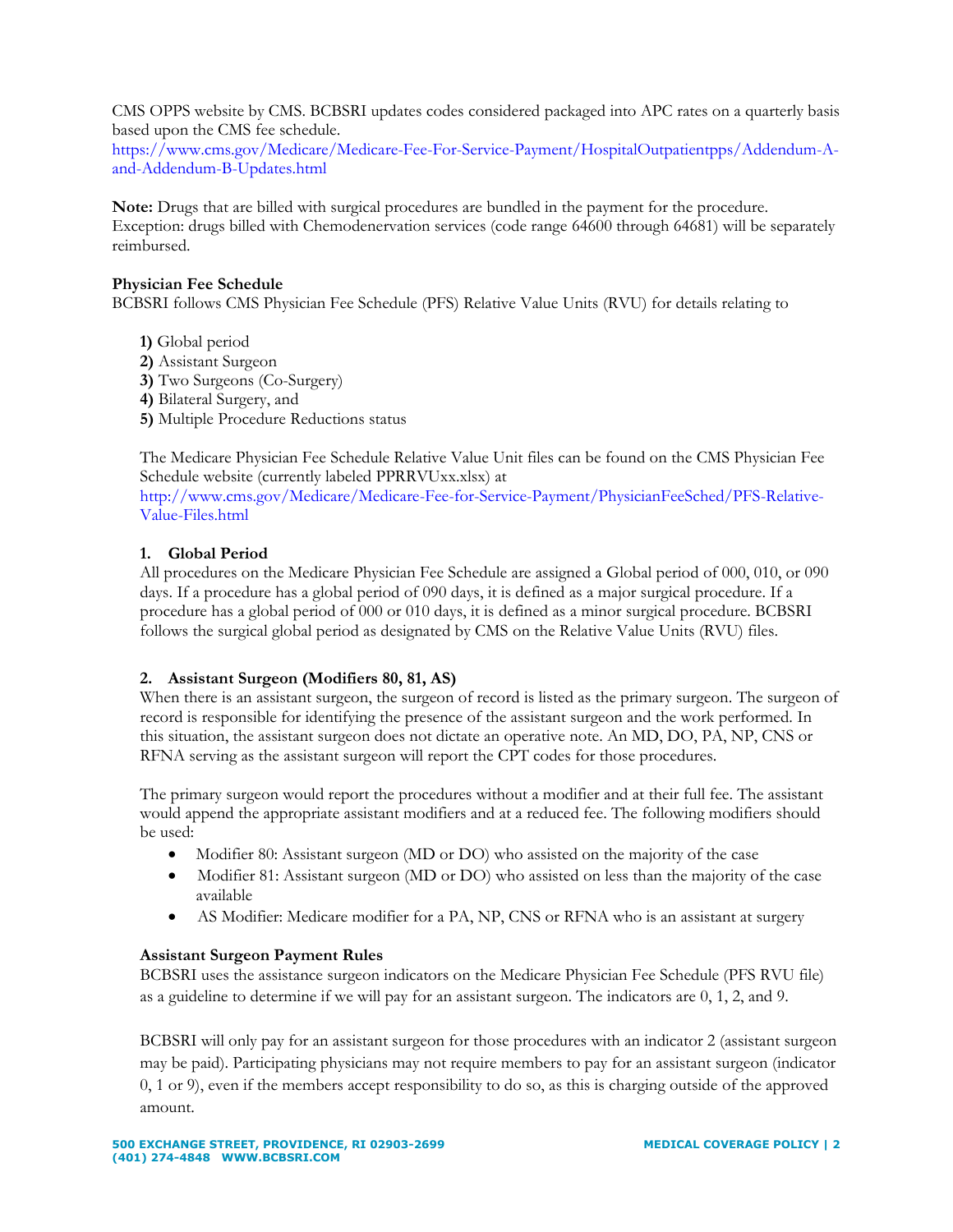These are not medical necessity determinations and are not reviewed for medical necessity if appealed. The payment determination is a contractual payment policy.

# **3. Co-Surgeons (Modifier 62)**

Co-surgery means that two surgeons, typically each in a different specialty, are performing distinct separate parts of the same procedure. This most frequently occurs when one surgeon performs the approach, and the other surgeon performs the definitive procedure. For both surgeons to receive appropriate reimbursement, they must not be assisting each other, but performing distinct and separate parts of the same procedure.

If surgeons of different specialties are each performing a different procedure with specific CPT codes, neither co-surgery nor multiple surgery rules apply, even if performed through the same incision.

In certain instances, co-surgeons may be of the same specialty. In such cases, for services with a "1" or "2" indicator, Medicare Part B may pay for co-surgeons where the documentation justifies the medical necessity for two surgeons without regard to the two-specialty requirement.

The co-surgeon modifier 62 should be appended to only one primary procedure code and its associated add-on codes. If the second surgeon continues to assist on the case, he or she becomes the assistant surgeon; modifier 81 or 82 should be used in this case.

When two surgeons are reporting services as co-surgeons, two distinct operative notes are required. The operative notes should not overlap because this negates the concept of co-surgery and will drive the use of the appropriate assistant versus co-surgeon modifiers.

# **BCBSRI Co-Surgeons Payment Rules**

BCBSRI utilizes Medicare payment indicators on the Medicare Physician Fee Schedule (MPFS) to determine if co-surgeon services are reasonable and necessary for a specific HCPCS/CPT code.

## The MPFS is located at: [https://www.cms.gov/Medicare/Medicare-Fee-for-Service-](https://www.cms.gov/Medicare/Medicare-Fee-for-Service-Payment/PhysicianFeeSched/PFS-Relative-Value-Files.html)[Payment/PhysicianFeeSched/PFS-Relative-Value-Files.html](https://www.cms.gov/Medicare/Medicare-Fee-for-Service-Payment/PhysicianFeeSched/PFS-Relative-Value-Files.html)

The indicators on the PFSRVU file are as follows:

- Indicator 0: Co-surgeons not permitted for this procedure
- Indicator 1: Co-surgeons could be paid, though supporting documentation is required to establish the medical necessity of two surgeons for the procedure.
- Indicator 2: Co-surgeon permitted, and no documentation required of the two specialty requirement is met.
- Indicator 9: Concept does not apply

BCBSRI will only pay as follows:

- •Indicator 0: claim will deny as co-surgeon is not permitted for this procedure
- •Indicator 1: claim requires review. Operative notes must be submitted by each provider at the time of claim submission.
- •Indicator 2: Claims submitted by two providers with different specialties will pay. All others require claim review prior to payment. Operative notes must be submitted by each provider at the time of claim submission.
- Indicator 9: Concept does not apply.

Note: These are not medical necessity determinations and are not reviewed for medical necessity if appealed. The payment determination is a contractual payment policy.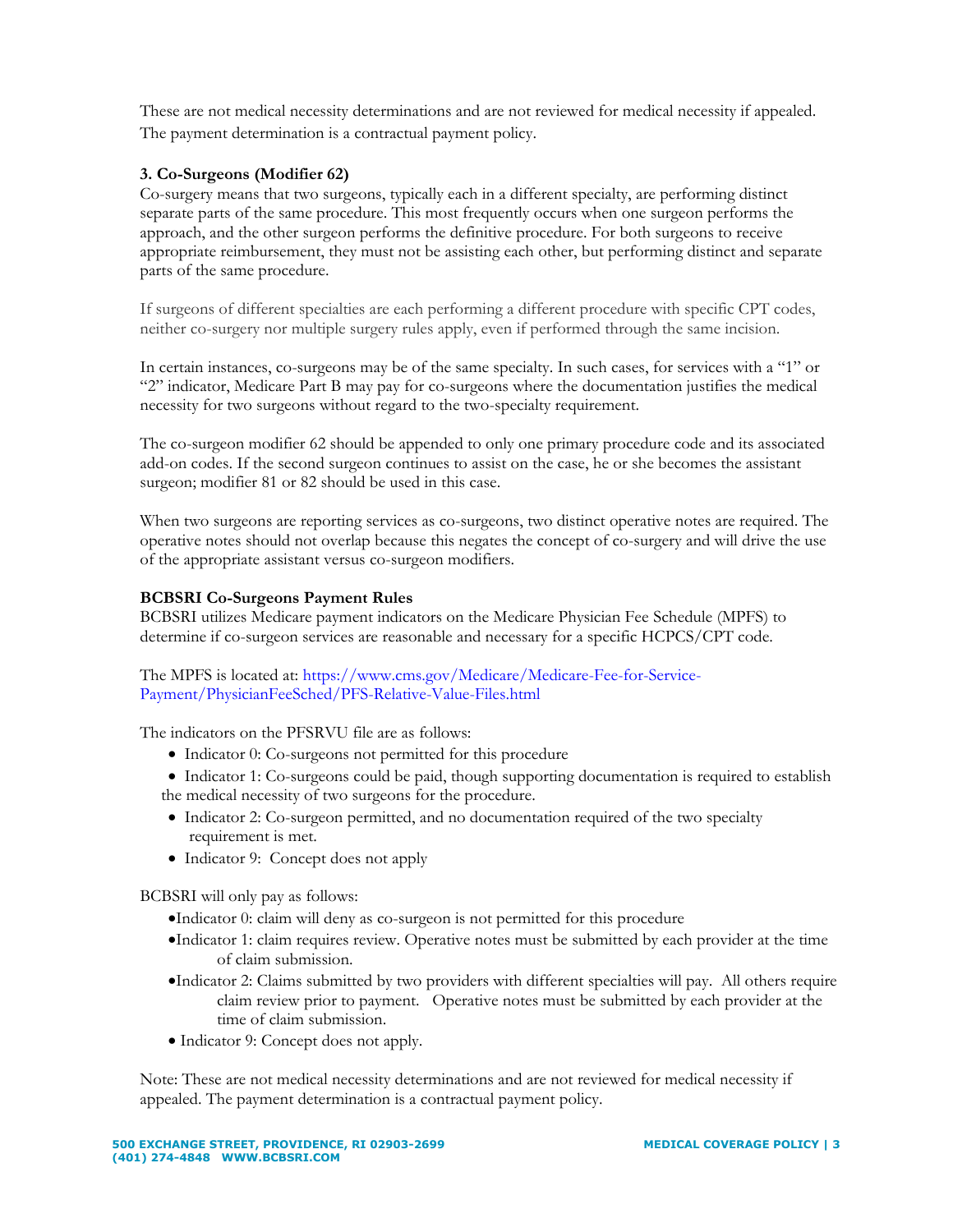Participating physicians may not require members to pay a co-surgeon fee even if the members accept responsibility to do so, as this is charging outside of the approved amount.

### **4. Bilateral Surgery**

BCBSRI has adopted CMS payment policies with respect to bilateral services. In limited cases, CMS and CPT coding guidelines may differ in the correct use of modifier 50. In those cases, BCBSRI will follow the CPT coding guidelines. For example, some CPT codes have "unilateral or bilateral" in the descriptor making it clear the service is inherently bilateral. While CMS may allow use of a bilateral modifier BCBSRI will following CPT guidelines and deny the claim if filed with a bilateral modifier.

#### **Bilateral Surgery Payment Rules**

The Medicare Physician Fee Schedule Relative Value Unit (RVU) file (currently labeled PPRRVUxx.xlsx) has a column labeled "Bilat Surg." In the column are indicator numbers 0, 1, 2, 3, or 9. Even though the indicator is labeled "surgery," a designation is made for every service. The indicators have the following effects and rationales:

**0**: The modifiers 50, -RT, and -LT do not apply. The code represents a single side and/or both sides. Payment for one or both sides is the lower of the total charges or 100 percent of the allowance for a single side.

**1**: This designation indicates that the second side is treated as a multiple procedure and is accordingly reduced whether a modifier or two units of service are reported. BCBSRI does not typically unit price surgical services subject to multiple procedure reduction. Therefore, use modifiers. Payment is at 150 percent for -50 or combined -RT and –LT.

**2**: The service is bilateral by description. (In most cases application of modifiers or units is incorrect coding as the descriptor is explicitly bilateral.) Use of 50, -RT, -LT, or 2 units is not applicable. Payment is the lower of the charge or 100 percent of the service allowance.

**3**: This indicator does not occur on any surgeries. It is seen mostly in imaging of limbs and some eye codes. For procedures with status 3, we ask that you report each side as a single line using -RT/-LT. Payment is based on 100 percent for each side or the total charge if lower.

**9**: The concept of "bilateral" does not apply as this is used for items such as drug codes where bilateral is nonsensical.

#### **Coding for Bilateral Services**

BCBSRI claims filed with bilateral services using the -50 modifier should be filed on one line. Bilateral claims filed using the RT and LT should be filed on two separate lines.

# **5. Multiple Procedure Reduction Payment (MPPR)Rules:**

#### **Surgical Reductions**

BCBSRI follows the CMS Relative Value Units file for multiple surgical reductions (MSR) rules and the AMA CPT book for modifier 51 exempt codes and for add-on codes. CMS will reimburse the highest surgical procedure at 100%, and each additional separate procedure that is not considered bundled or denied at 50% of the allowable amount. Multiple procedure reductions apply to services rendered by the same physician on the same date of service.

CMS Multiple Procedure Indicators (MULT PROC) are found in the most current CMS National Physician Fee Schedule Relative Value File. The values assigned to CPT codes for reimbursement are: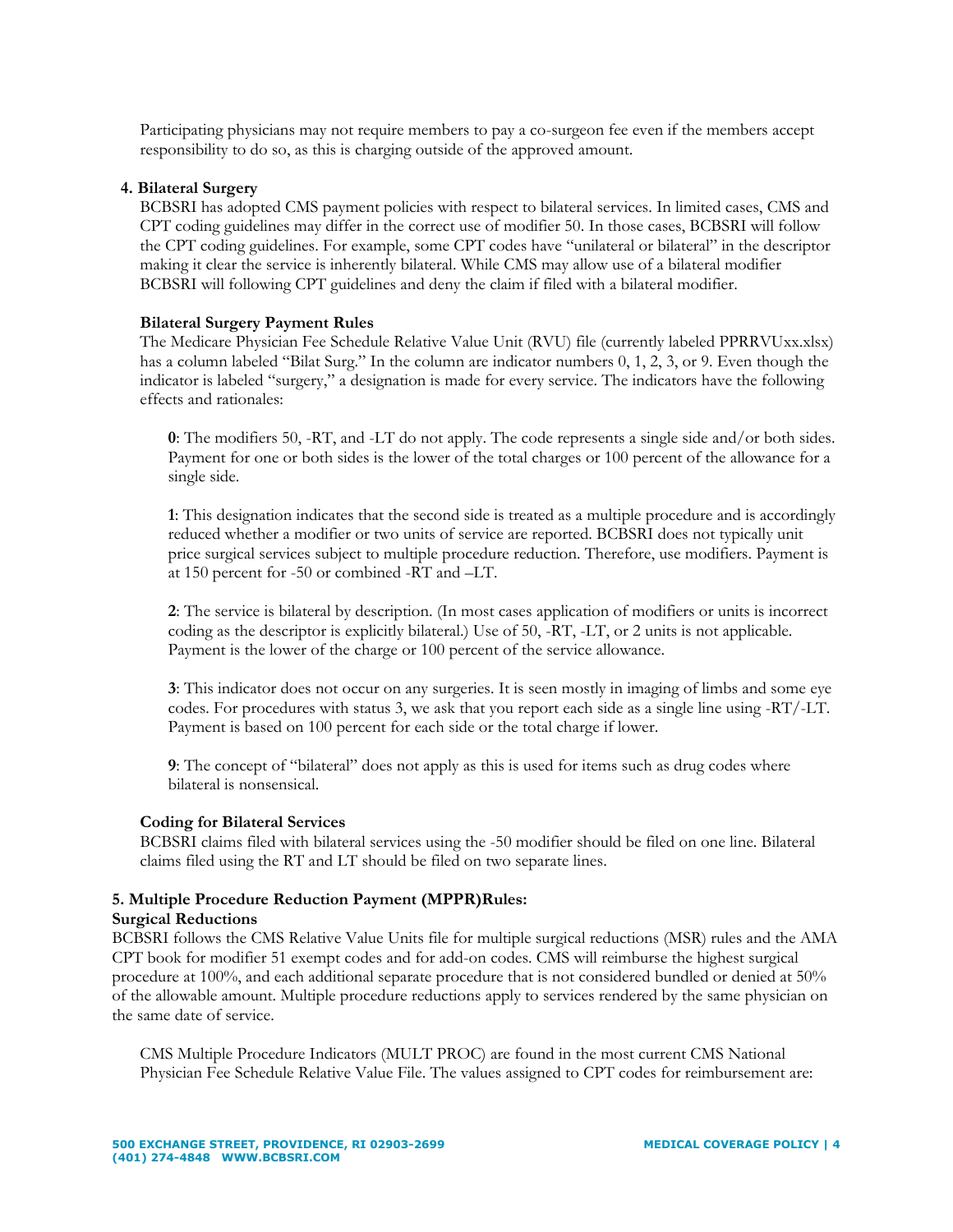- **0** No payment adjustment rules for multiple procedures apply.
- **2** Standard payment adjustment rules for multiple procedures apply.
- **3** Special rules for multiple endoscopic procedures apply if procedure is billed with another endoscopy in the same family.
- **4** Special rules for the technical component (TC) of diagnostic imaging procedures apply if procedure is billed with another diagnostic imagining procedure in the same family.
- **9** Concept of multiple surgical reductions does not apply.

AMA CPT Modifier 51 exempt and add-on codes

- Codes that are modifier 51 exempt are separately reimbursed without reducing payment if services are appropriately reported together.
- Add-on codes are separately reimbursed without reducing payment when appropriately billed with proper primary procedure codes.

## **Diagnostic Imaging**

BCBSRI reduces payment on multiple radiology services filed by the same provider, same member and same date of service. BCBSRI defines the same provider as physicians/providers in the same group practice (same Group National Provider (NPI)) who furnish multiple services to the same patient on the same day. Reduction is applicable to radiology services identified on the RVU file with an indicator 88 in the Diagnostic Family Field and filed with modifier TC or global code. The service with the highest allowance is paid at 100% and all subsequent services are paid at 60.4%.

There is no reduction for multiple radiology services filed with modifier 26.

## **6. Technical Component - TC**

Technical Component refers to certain procedures that are a combination of a physician component and a technical component. Using modifier TC identifies the technical component. BCBSRI follows CMS guidelines for correct usage of the TC component. The TC modifier should only be appended to health service codes that have a 1 in the PC/TC field on the National Relative Value Field file.

#### **7. Outpatient Hospital - Bundled Services**

BCBSRI follows the Centers for Medicare and Medicaid (CMS) Hospital Outpatient Prospective Payment System (OPPS) Fee Schedule for all codes that are covered. Codes with a status indicator of "N" on Addendum B will be set up in our claims processing system as covered but not separately reimbursed (bundled) as CMS considers payment packaged into payment for other services. Updates are posted quarterly to the CMS OPPS website by CMS. BCBSRI updates codes considered packaged into APC rates on a quarterly basis based upon the CMS fee schedule.

# **8. Medically Unlikely Edits (MUEs) or Maximum Unit Limits**

BCBSRI follows Centers for Medicare and Medicaid (CMS) published MUE's for facilities, physicians and durable medical equipment.

<https://www.cms.gov/Medicare/Coding/NationalCorrectCodInitEd/MUE.html>

#### **9. Diagnosis Codes**

Code to the Highest Degree of Specificity

Providers who must select ICD-10 diagnosis codes should use codes that provide the highest degree of accuracy and completeness, or the greatest specificity. The Centers for Medicare and Medicaid Services (CMS) require all Medicare practitioners to use ICD-10 diagnosis codes with the highest specificity as requested by the Health Insurance Portability and Accountability Act (HIPAA).

#### **10**.**Multiple Modifiers and Site of Service Modifier**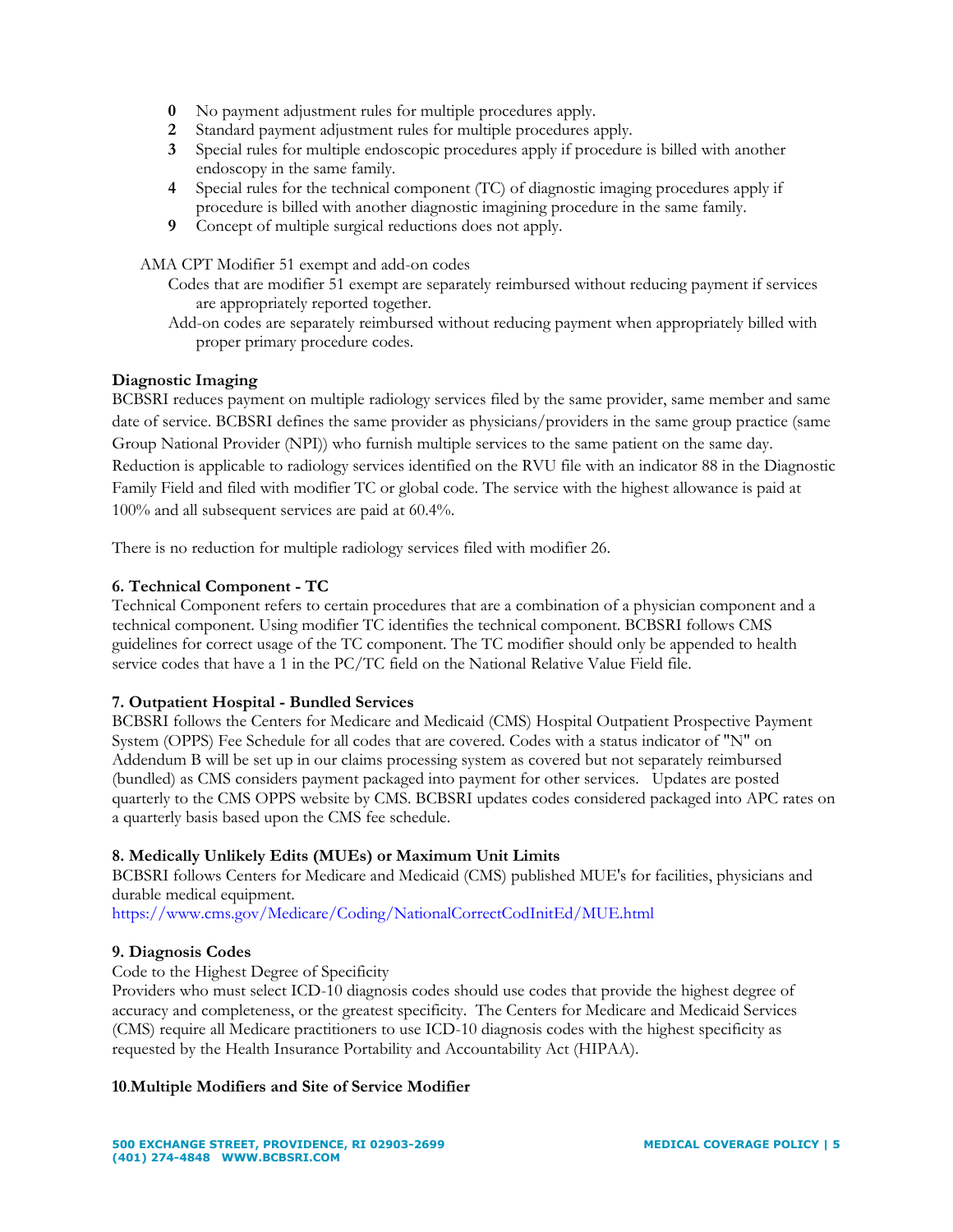BCBSRI accepts the submission of multiple modifiers. Claims filed using multiple site of service modifiers must be filed on separate claim lines. Claims filed with these modifiers on the same line will not process correctly.

# **11. Split Care Modifier (54, 55, 56)**

BCBSRI follows CMS guidelines regarding which procedure codes are valid for use with split care modifiers 54, 55, 64. Reimbursements of modified codes are based on the CMS percentage on the RVU file.

# **12. Modifier 24**

In order to clarify the correct use of Modifier 24 when visits in the post-operative period combine postoperative care with E/M unrelated to the procedure, the following shall apply:

The primary reason for the service shall be the unrelated condition. Incidental minor findings or lower levels of medical decision making do not warrant separate E/M reporting. The number and level of E/M in the post-operative period reflects a range of anticipated complexity and number of visits.

When eligible to be reported, the basis of code selection shall not include the key components related to the procedure post-operative E/M.

In the case of planned separate surgeries (e.g., sequential cataract surgery) that are not staged procedures, E/M within the global period related to the second planned surgery is not separately reportable unless there is a significant change in the patient's condition. Confirming plans and verification of information that would be expected to be up to date as part the routine post-operative care, will not be considered a distinct service.

# **13. Modifier 25**

Effective October 15, 2016 claims submitted with a problem-oriented E & M code (99201-99215) or a general ophthalmological code (92002-92014) and a procedure code that has a 0, 10 or 90 day post-operative period payment on the E & M service will be reduced by 50%.

**Note:** E&M services that are reimbursed under a per diem, or all-inclusive payment arrangement, will not be impacted by this reduction.

BCBSRI follows CMS's guidelines regarding correct use of modifier 25 for all products. As noted in National Government (NGS) Policy Education Article on Modifier 25, use of Modifier 25 indicates a "significant, separately identifiable E&M service by the same physician on the same day of the procedure or other therapeutic service." Both services must be significant, separate and distinct. In general, Medicare considers E&M services provided on the day of a procedure to be part of the work of the procedure, and as such, does not make separate payment. The exception to that rule is when the E&M documentation supports that there has been a significant amount of additional work above and beyond what the physician would normally provide, and when the visit can stand alone as a medically necessary billable service.

When billing an E&M service along with a procedure, the documentation in the member's medical record must clearly demonstrate that:

- the purpose of the evaluation and management service was to evaluate a specific complaint;
- the complaint or problem addressed can stand alone as a billable service;
- you performed extra work that went above and beyond the typical work associated with the procedure code;
- the key components of the appropriately selected E&M service were actually performed and address the presenting complaint;
- the purpose of the visit was other than evaluating and/or obtaining information needed to perform the procedure/service; and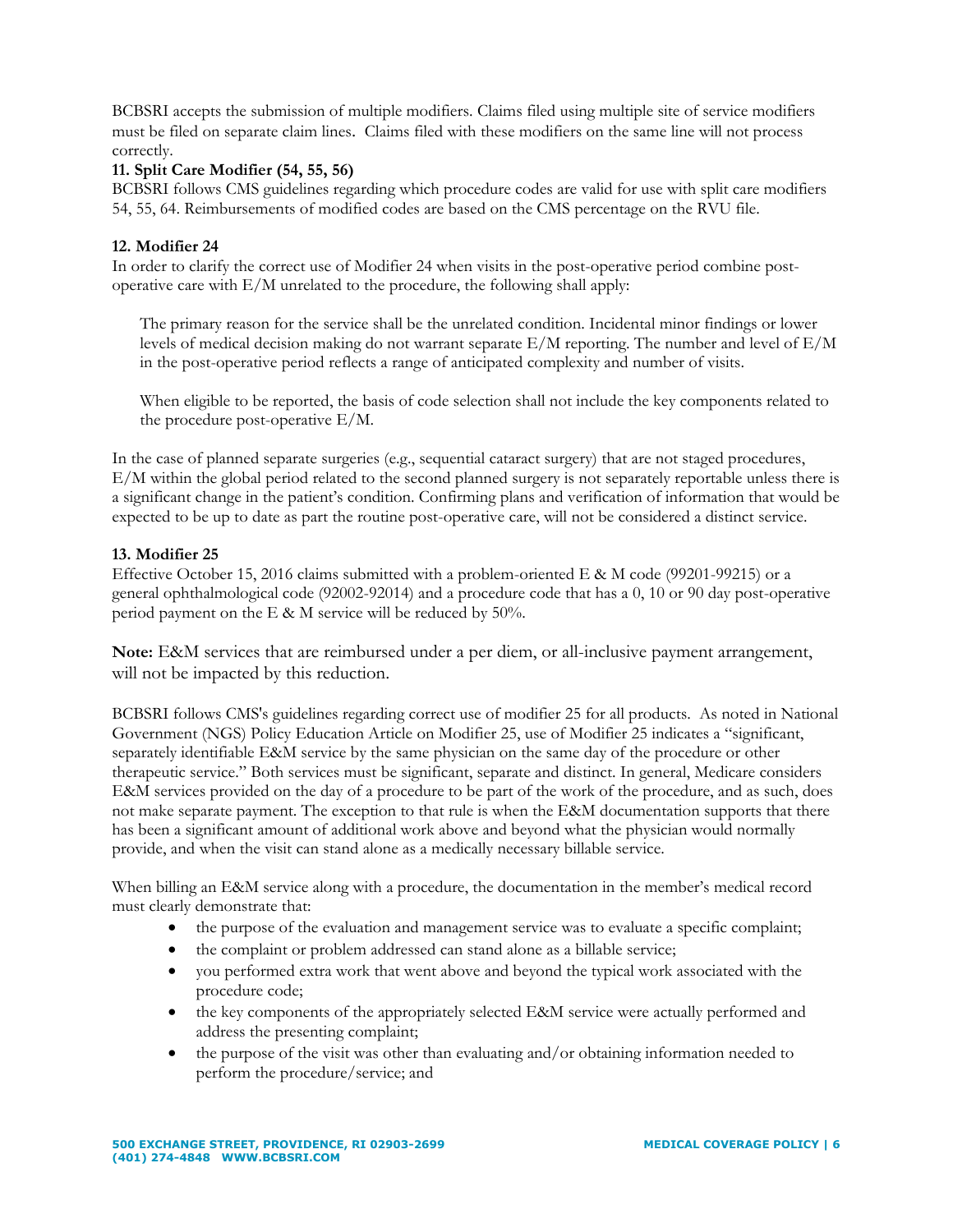• both the medically necessary E&M service and the procedure are appropriately and sufficiently documented by the physician in the patient's medical record to support the claim for these services.

Following are examples that illustrate the **appropriate** use of modifier 25:

- A patient is scheduled by the podiatrist to take care of a fibrous hamartoma. During the visit, the patient indicates that he has had numbness and oozing from a lesion on his heel. The podiatrist evaluates the lesion, determines that it is a diabetic ulcer and treats it appropriately.
	- In this case the heel lesion is considered a separate and significant service.
- A patient sees a dermatologist for a lesion on his leg. During the exam, the patient mentions a rash on his arm. The symptoms have been worsening so that the patient has been unable to sleep at night due to the itching. The lesion on the leg is removed and the provider writes a prescription for the rash.
	- In this case the rash is considered to be a separate and significant service.
- A patient comes to the office with complaints of right knee pain. The physician takes a history and does an exam. An X-ray of the knee is obtained, and the physician writes an order for physical therapy. He determines that the patient would benefit from a cortisone injection to the affected knee.
	- In this case, a separate and significant E&M service was prompted by the knee pain for which the cortisone injection was given.

Following are examples that illustrate the **inappropriate** use of modifier 25:

- An established patient is seen in the office for debridement of mycotic nails. In the course of examining the feet prior to the procedure, Tinea Pedis is noted. Use of previously prescribed topical cream to treat the Tinea is recommended.
	- In this case the Tinea was noted incidentally in the course of the evaluation of the mycotic nails and did not constitute a significant and separately identifiable E&M service above and beyond the usual pre and post care associated with nail debridement.
- A patient is seen in the office for simple repair of a laceration of the right finger. It is determined that it has been longer than ten years since his last Td vaccine. After the repair, the wound is dressed, wound care instructions are given, and a Td booster is administered.
	- The work done is considered part of the typical care associated with this type of injury. An E&M component is included in the pre and post work for the laceration.

In all cases where modifier 25 is appropriately employed, the provider must ensure that documentation is present in the patient's medical record to fully substantiate both the visit and the procedure.

# **14. Modifier 59, XE, XS, XP, XU**

BCBSRI follows CMS guidelines regarding use of the specific subsets of modifier 59. Effective January 1, 2015 CMS established four new Healthcare Common Procedure Coding System (HCPCS) modifiers to define subsets of modifier 59, a modifier used to define a "Distinct Procedural Service."

CMS established the following four new HCPCS modifiers (referred to collectively as -X{EPSU} modifiers) to define specific subsets of the -59 modifier:

- XE Separate Encounter, A Service That Is Distinct Because It Occurred During A Separate Encounter,
- XS Separate Structure, A Service That Is Distinct Because It Was Performed on A Separate Organ/Structure,
- XP Separate Practitioner, A Service That Is Distinct Because It Was Performed by A Different Practitioner, and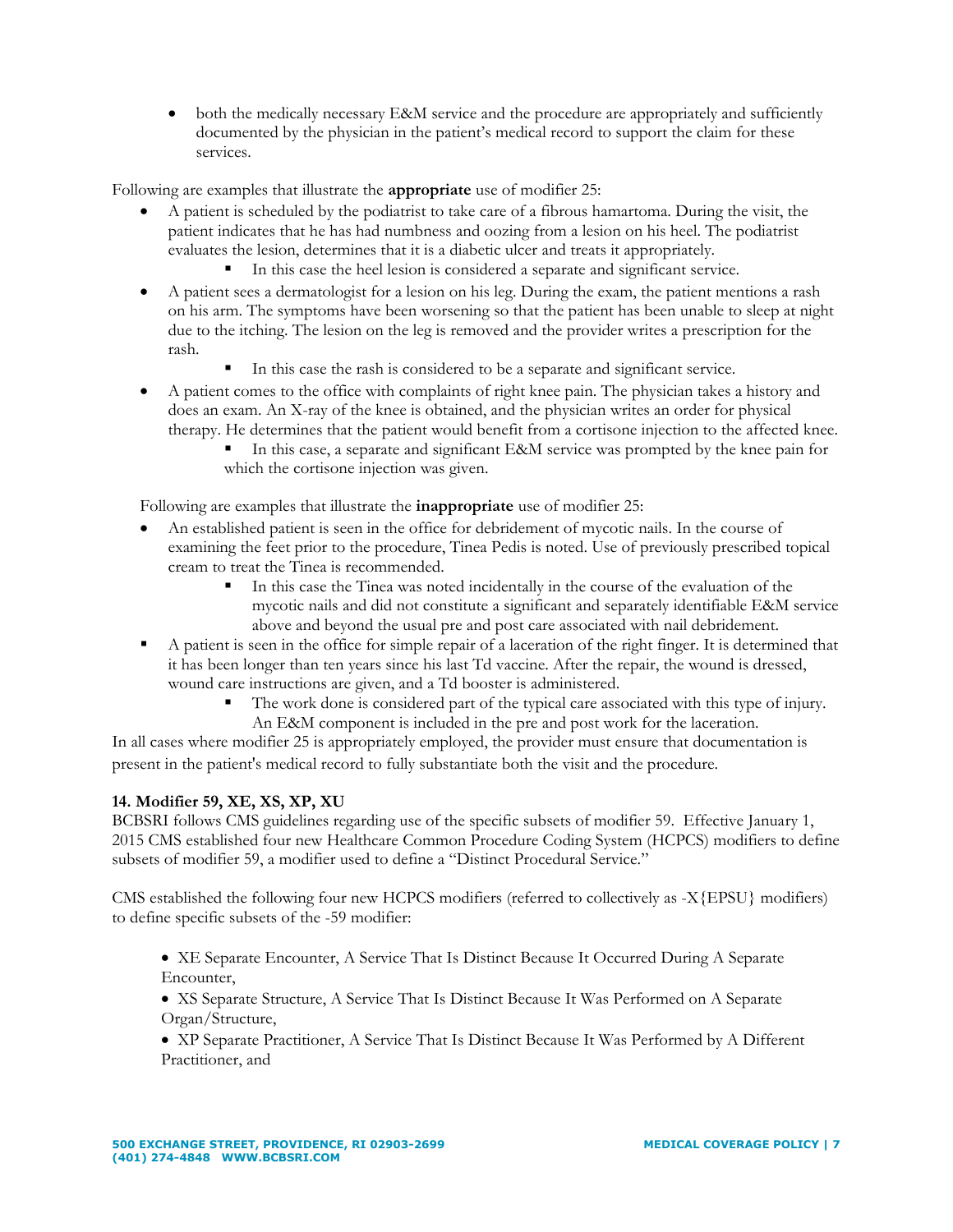• XU Unusual Non-Overlapping Service, the Use of a Service That Is Distinct Because It Does Not Overlap Usual Components Of The Main Service.

CPT instructions state that modifier 59 should not be used when a more descriptive modifier is available so the use of modifier 59 should be very limited. CMS guidelines cite that the –X {EPSU} modifiers are more selective versions of modifier 59 so it would be incorrect to include both modifiers on the same line.

## **15. Split (or shared) E/M visits**

Effective January 1, 2022, CMS has refined their longstanding policies for split (or shared) E/M visits to better reflect the current practice of medicine, the evolving role of non-physician practitioners (NPPs) as members of the medical team, and to clarify conditions of payment that must be met to bill Medicare for these services. In the CY 2022 PFS final rule, CMS established the following:

Definition of split (or shared) E/M visits provided in the facility setting by a physician and/or an NPP in the same group. The visit is billed by the physician or practitioner who provides the substantive portion of the visit.

Please Note: These modifiers/rule does not apply to E/M services provided in an office setting (Place of Service 11).

For 2022, the substantive portion can be history, physical exam, medical decision-making, or more than half of the total time (except for critical care, which can only be more than half of the total time). By 2023 it is anticipated the substantive portion of the visit will be defined as more than half of the total time spent.

Split (or shared) visits can be reported for new as well as established patients, and initial and subsequent visits, as well as prolonged services.

CMS has indicated a modifier is required on the claim to identify these services to inform policy and help ensure program integrity. Documentation in the medical record must identify the two individuals who performed the visit. The individual providing the substantive portion must sign and date the medical record. This is also, BCBSRI's requirement.

The modifiers related to split (or shared) E/M visits are:

- FQ The service was furnished using audio-only communication technology
- FR The supervising practitioner was present through two-way, audio/video communication technology
- FS Split (or shared) evaluation and management visit
- FT Unrelated evaluation and management  $(e/m)$  visit during a postoperative period, or on the same day as a procedure or another  $e/m$  visit. (report when an  $e/m$  visit is furnished within the global period but is unrelated, or when one or more additional  $e/m$  visits furnished on the same day are unrelated

#### **Additional information on BCBSRI recognized modifiers:**

#### **Billing Information**

Refer to the most updated industry standard coding guidelines for a complete list of modifiers and their usage. In the instances when a modifier is submitted incorrectly with the procedure code, BCBSRI will deny the claim line for incorrect use of modifier.

The list below represents the most common modifiers used and identifies how they are used by BCBSRI for claims processing. This is not an all-inclusive list of modifiers.

**Note:** The absence or presence of a modifier may result in a claim being denied.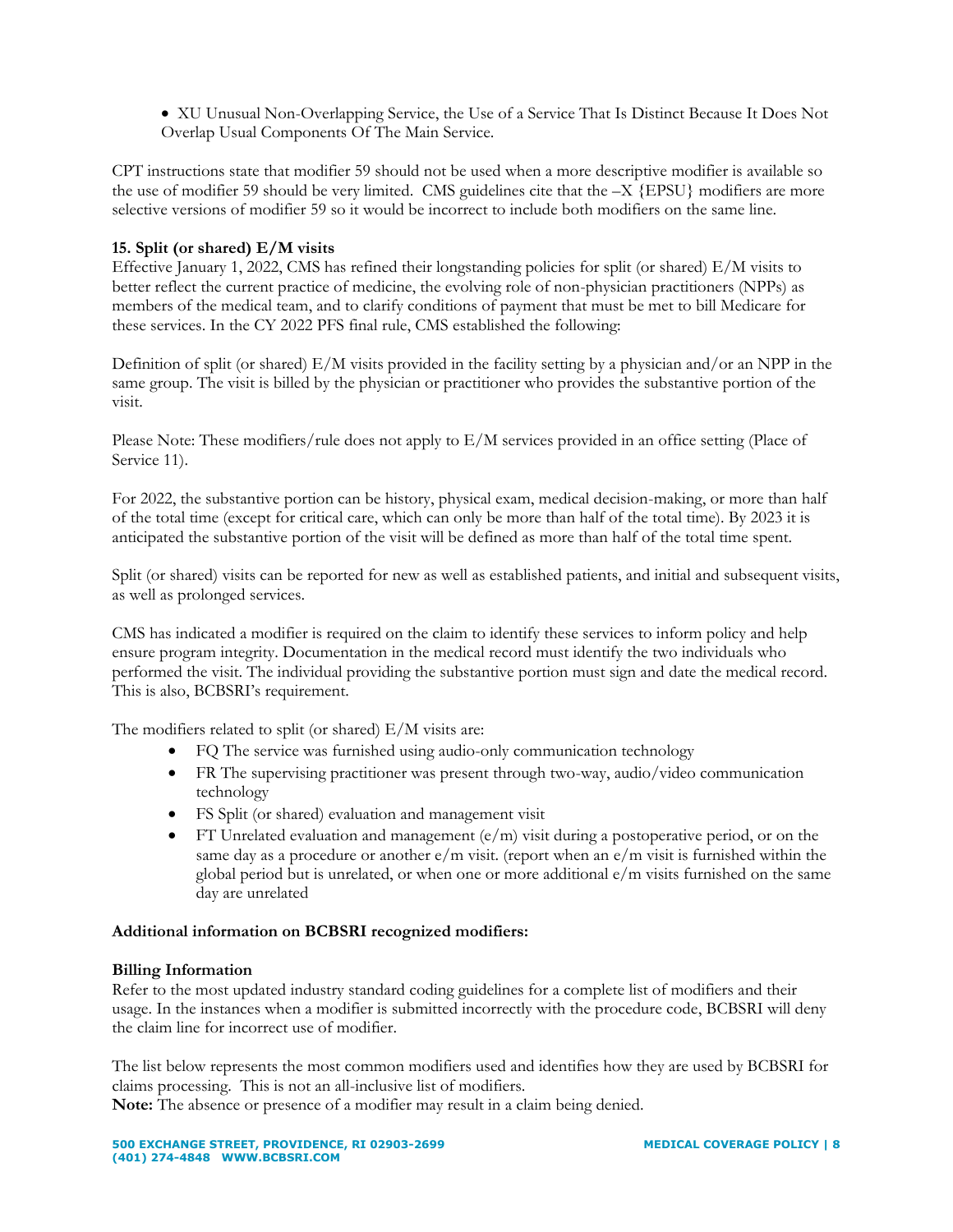| <b>CPT</b> Modifier | <b>Modifier Description</b>                                                                                                                            | <b>System Indications</b>                                                                                                                                                          | Reimbursement                                                                                                                                                           |
|---------------------|--------------------------------------------------------------------------------------------------------------------------------------------------------|------------------------------------------------------------------------------------------------------------------------------------------------------------------------------------|-------------------------------------------------------------------------------------------------------------------------------------------------------------------------|
|                     |                                                                                                                                                        |                                                                                                                                                                                    | Impact                                                                                                                                                                  |
| 22                  | Unusual procedural services                                                                                                                            | Claims review for<br>additional payment/not<br>state supplied                                                                                                                      | Claim review required.<br>Exception for<br><b>BCBSRI:</b><br>Modifier 22 is also<br>used to differentiate<br>when vaccine is not<br>supplied by the state.              |
| 23                  | Unusual anesthesia                                                                                                                                     | Informational                                                                                                                                                                      | Informational only.                                                                                                                                                     |
| 24                  | Unrelated evaluation and management<br>service by the same physician during<br>the postoperative period                                                | Payment during a global<br>period                                                                                                                                                  | Payment allowed<br>based on percentage of<br>contracted rate.                                                                                                           |
| 25                  | Significant, separately identifiable<br>evaluation and management service by<br>the same provider on the same day of<br>the procedure or other service | Problem oriented E & M<br>99201-99215) or general<br>ophthalmological code<br>(92002-92014) billed with<br>a procedure code having<br>a 0, 10 or 90 day post-<br>operative period. | Payment for 99201-<br>99215 or 92002-92014<br>will be reduced by<br>50%, all other E & M's<br>will pay based on<br>contracted allowance.                                |
| 26                  | Professional component                                                                                                                                 | Percentage of payment                                                                                                                                                              | Payment allowed<br>based on percentage of<br>contracted rate.                                                                                                           |
| 32                  | Mandated services                                                                                                                                      | Payment                                                                                                                                                                            | Payment allowed<br>based on percentage of<br>contracted rate.                                                                                                           |
| 47                  | Anesthesia by surgeon                                                                                                                                  | Informational                                                                                                                                                                      | Informational                                                                                                                                                           |
| 50                  | Bilateral procedure                                                                                                                                    | Multiple procedure<br>payment                                                                                                                                                      | Payment made at<br>150% of base code fee                                                                                                                                |
| 51                  | Multiple procedures                                                                                                                                    | Multiple procedure<br>payment                                                                                                                                                      | Primary procedure<br>reimbursed at 100% of<br>allowance and<br>subsequent procedures<br>reimbursed at 50% of<br>allowance (other than<br>add-on or 51 exempt<br>codes). |
| 52                  | Reduced services                                                                                                                                       | Payment                                                                                                                                                                            | Payment made at 80%                                                                                                                                                     |
| 53                  | Discontinued services                                                                                                                                  | Payment                                                                                                                                                                            | Payment is made at<br>50% of the allowable<br>(effective 10/1/2014)                                                                                                     |
| 54                  | Surgical care only                                                                                                                                     | Percentage of payment                                                                                                                                                              | Payment made at % of<br>base code fee as<br>outlined in CMS<br>Physician RVU file.                                                                                      |
| 55                  | Postoperative care only                                                                                                                                | Percentage payment                                                                                                                                                                 | Payment made at % of<br>base code fee as                                                                                                                                |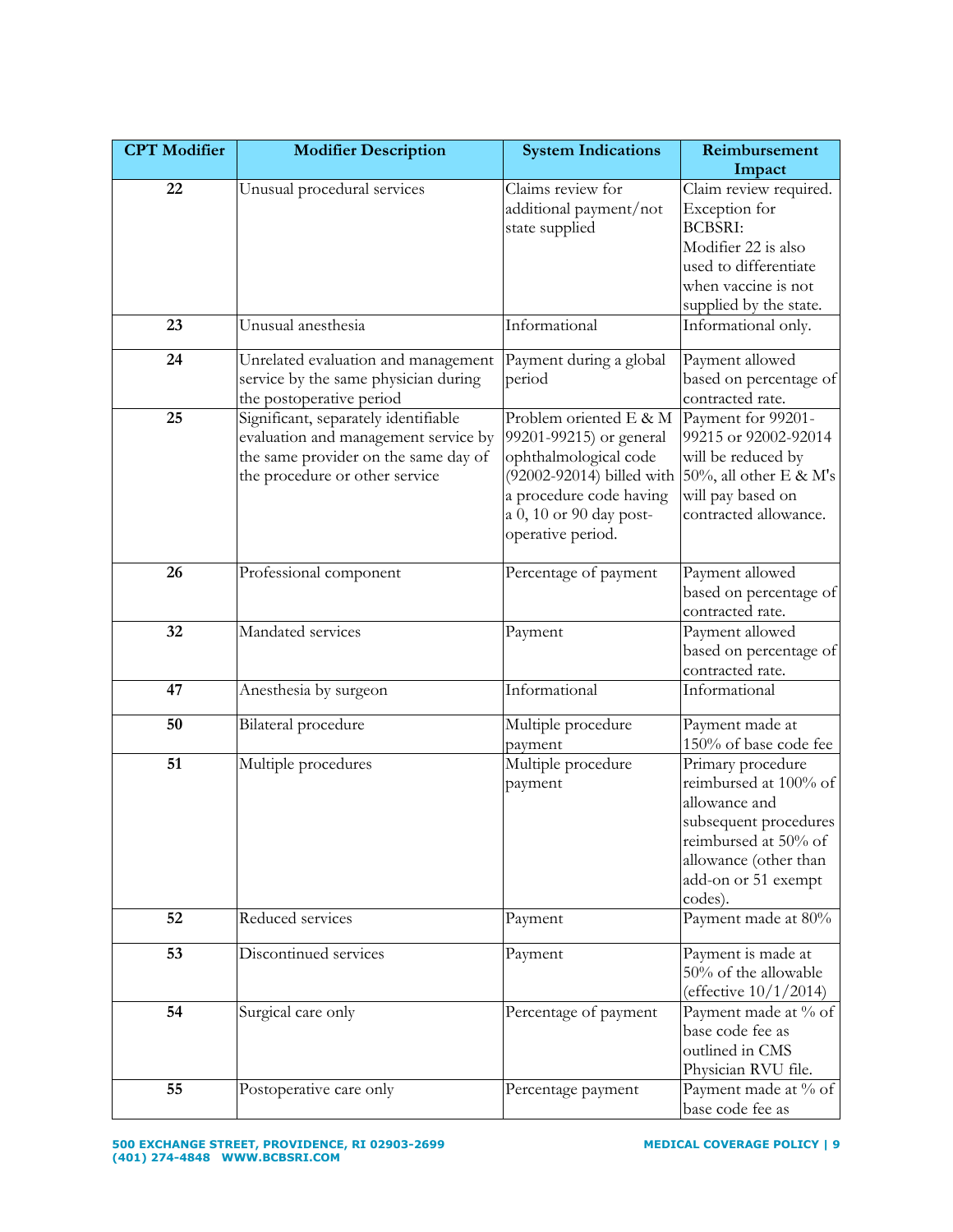| 56<br>Preoperative care only<br>Percentage payment<br>base code fee as<br>outlined in CMS<br>Physician RVU file.<br>57<br>Payment allowed<br>Decision for surgery<br>Global payment<br>based on percentage of<br>contracted rate.<br>58<br>Staged or related procedure or service<br>Global percentage<br>Payment allowed<br>by the same physician during the<br>based on percentage of<br>payment<br>postoperative period<br>contracted rate.<br>Payment allowed. Use<br>59, XE, XS, XP, Distinct procedural service<br>Payment<br>of modifier 59 should<br>XU<br>be limited as providers<br>should use one of the<br>more specific HCPCS<br>modifiers.<br>Refer to the Modifier<br>59 policy in the related<br>policy section<br>62<br>Two surgeons/ Co-surgeons<br>Payment made at<br>Payment<br>62.5% of base code fee<br>allowance<br>Informational<br>Procedure performed on infants<br>63<br>Informational only. |  | outlined in CMS        |
|-------------------------------------------------------------------------------------------------------------------------------------------------------------------------------------------------------------------------------------------------------------------------------------------------------------------------------------------------------------------------------------------------------------------------------------------------------------------------------------------------------------------------------------------------------------------------------------------------------------------------------------------------------------------------------------------------------------------------------------------------------------------------------------------------------------------------------------------------------------------------------------------------------------------------|--|------------------------|
|                                                                                                                                                                                                                                                                                                                                                                                                                                                                                                                                                                                                                                                                                                                                                                                                                                                                                                                         |  | Physician RVU file.    |
|                                                                                                                                                                                                                                                                                                                                                                                                                                                                                                                                                                                                                                                                                                                                                                                                                                                                                                                         |  | Payment made at % of   |
|                                                                                                                                                                                                                                                                                                                                                                                                                                                                                                                                                                                                                                                                                                                                                                                                                                                                                                                         |  |                        |
|                                                                                                                                                                                                                                                                                                                                                                                                                                                                                                                                                                                                                                                                                                                                                                                                                                                                                                                         |  |                        |
|                                                                                                                                                                                                                                                                                                                                                                                                                                                                                                                                                                                                                                                                                                                                                                                                                                                                                                                         |  |                        |
|                                                                                                                                                                                                                                                                                                                                                                                                                                                                                                                                                                                                                                                                                                                                                                                                                                                                                                                         |  |                        |
|                                                                                                                                                                                                                                                                                                                                                                                                                                                                                                                                                                                                                                                                                                                                                                                                                                                                                                                         |  |                        |
|                                                                                                                                                                                                                                                                                                                                                                                                                                                                                                                                                                                                                                                                                                                                                                                                                                                                                                                         |  |                        |
|                                                                                                                                                                                                                                                                                                                                                                                                                                                                                                                                                                                                                                                                                                                                                                                                                                                                                                                         |  |                        |
|                                                                                                                                                                                                                                                                                                                                                                                                                                                                                                                                                                                                                                                                                                                                                                                                                                                                                                                         |  |                        |
|                                                                                                                                                                                                                                                                                                                                                                                                                                                                                                                                                                                                                                                                                                                                                                                                                                                                                                                         |  |                        |
|                                                                                                                                                                                                                                                                                                                                                                                                                                                                                                                                                                                                                                                                                                                                                                                                                                                                                                                         |  |                        |
|                                                                                                                                                                                                                                                                                                                                                                                                                                                                                                                                                                                                                                                                                                                                                                                                                                                                                                                         |  |                        |
|                                                                                                                                                                                                                                                                                                                                                                                                                                                                                                                                                                                                                                                                                                                                                                                                                                                                                                                         |  |                        |
|                                                                                                                                                                                                                                                                                                                                                                                                                                                                                                                                                                                                                                                                                                                                                                                                                                                                                                                         |  |                        |
|                                                                                                                                                                                                                                                                                                                                                                                                                                                                                                                                                                                                                                                                                                                                                                                                                                                                                                                         |  |                        |
|                                                                                                                                                                                                                                                                                                                                                                                                                                                                                                                                                                                                                                                                                                                                                                                                                                                                                                                         |  |                        |
|                                                                                                                                                                                                                                                                                                                                                                                                                                                                                                                                                                                                                                                                                                                                                                                                                                                                                                                         |  |                        |
|                                                                                                                                                                                                                                                                                                                                                                                                                                                                                                                                                                                                                                                                                                                                                                                                                                                                                                                         |  |                        |
|                                                                                                                                                                                                                                                                                                                                                                                                                                                                                                                                                                                                                                                                                                                                                                                                                                                                                                                         |  |                        |
|                                                                                                                                                                                                                                                                                                                                                                                                                                                                                                                                                                                                                                                                                                                                                                                                                                                                                                                         |  |                        |
|                                                                                                                                                                                                                                                                                                                                                                                                                                                                                                                                                                                                                                                                                                                                                                                                                                                                                                                         |  |                        |
|                                                                                                                                                                                                                                                                                                                                                                                                                                                                                                                                                                                                                                                                                                                                                                                                                                                                                                                         |  |                        |
|                                                                                                                                                                                                                                                                                                                                                                                                                                                                                                                                                                                                                                                                                                                                                                                                                                                                                                                         |  |                        |
|                                                                                                                                                                                                                                                                                                                                                                                                                                                                                                                                                                                                                                                                                                                                                                                                                                                                                                                         |  |                        |
| Informational<br>Informational<br>66<br>Surgical team                                                                                                                                                                                                                                                                                                                                                                                                                                                                                                                                                                                                                                                                                                                                                                                                                                                                   |  |                        |
| Discontinued Outpatient<br>73<br>Payment                                                                                                                                                                                                                                                                                                                                                                                                                                                                                                                                                                                                                                                                                                                                                                                                                                                                                |  | Payment will be made   |
| at 50% of allowance<br>Hospital/Ambulatory Surgery Center                                                                                                                                                                                                                                                                                                                                                                                                                                                                                                                                                                                                                                                                                                                                                                                                                                                               |  |                        |
| (ASC) Procedure Prior to the                                                                                                                                                                                                                                                                                                                                                                                                                                                                                                                                                                                                                                                                                                                                                                                                                                                                                            |  |                        |
| Administration of Anesthesia                                                                                                                                                                                                                                                                                                                                                                                                                                                                                                                                                                                                                                                                                                                                                                                                                                                                                            |  |                        |
| 74                                                                                                                                                                                                                                                                                                                                                                                                                                                                                                                                                                                                                                                                                                                                                                                                                                                                                                                      |  |                        |
| Discontinued Outpatient<br>Payment<br>at 100% of allowance                                                                                                                                                                                                                                                                                                                                                                                                                                                                                                                                                                                                                                                                                                                                                                                                                                                              |  | Payment will be made   |
| Hospital/Ambulatory Surgery Center<br>(ASC) Procedure After Administration                                                                                                                                                                                                                                                                                                                                                                                                                                                                                                                                                                                                                                                                                                                                                                                                                                              |  |                        |
| of Anesthesia                                                                                                                                                                                                                                                                                                                                                                                                                                                                                                                                                                                                                                                                                                                                                                                                                                                                                                           |  |                        |
|                                                                                                                                                                                                                                                                                                                                                                                                                                                                                                                                                                                                                                                                                                                                                                                                                                                                                                                         |  |                        |
| 76<br>Payment allowed<br>Repeat procedure by the same<br>Global payment                                                                                                                                                                                                                                                                                                                                                                                                                                                                                                                                                                                                                                                                                                                                                                                                                                                 |  |                        |
| physician                                                                                                                                                                                                                                                                                                                                                                                                                                                                                                                                                                                                                                                                                                                                                                                                                                                                                                               |  | based on percentage of |
| contracted rate.                                                                                                                                                                                                                                                                                                                                                                                                                                                                                                                                                                                                                                                                                                                                                                                                                                                                                                        |  |                        |
| Modifier 76 not                                                                                                                                                                                                                                                                                                                                                                                                                                                                                                                                                                                                                                                                                                                                                                                                                                                                                                         |  |                        |
| recognized on                                                                                                                                                                                                                                                                                                                                                                                                                                                                                                                                                                                                                                                                                                                                                                                                                                                                                                           |  |                        |
| surgical codes.                                                                                                                                                                                                                                                                                                                                                                                                                                                                                                                                                                                                                                                                                                                                                                                                                                                                                                         |  |                        |
| 77<br>Repeat procedure by another physician Global payment<br>Payment allowed                                                                                                                                                                                                                                                                                                                                                                                                                                                                                                                                                                                                                                                                                                                                                                                                                                           |  |                        |
|                                                                                                                                                                                                                                                                                                                                                                                                                                                                                                                                                                                                                                                                                                                                                                                                                                                                                                                         |  | based on percentage of |
| contracted rate.                                                                                                                                                                                                                                                                                                                                                                                                                                                                                                                                                                                                                                                                                                                                                                                                                                                                                                        |  |                        |
| Modifier 77 not                                                                                                                                                                                                                                                                                                                                                                                                                                                                                                                                                                                                                                                                                                                                                                                                                                                                                                         |  |                        |
| recognized on                                                                                                                                                                                                                                                                                                                                                                                                                                                                                                                                                                                                                                                                                                                                                                                                                                                                                                           |  |                        |
| surgical codes.                                                                                                                                                                                                                                                                                                                                                                                                                                                                                                                                                                                                                                                                                                                                                                                                                                                                                                         |  |                        |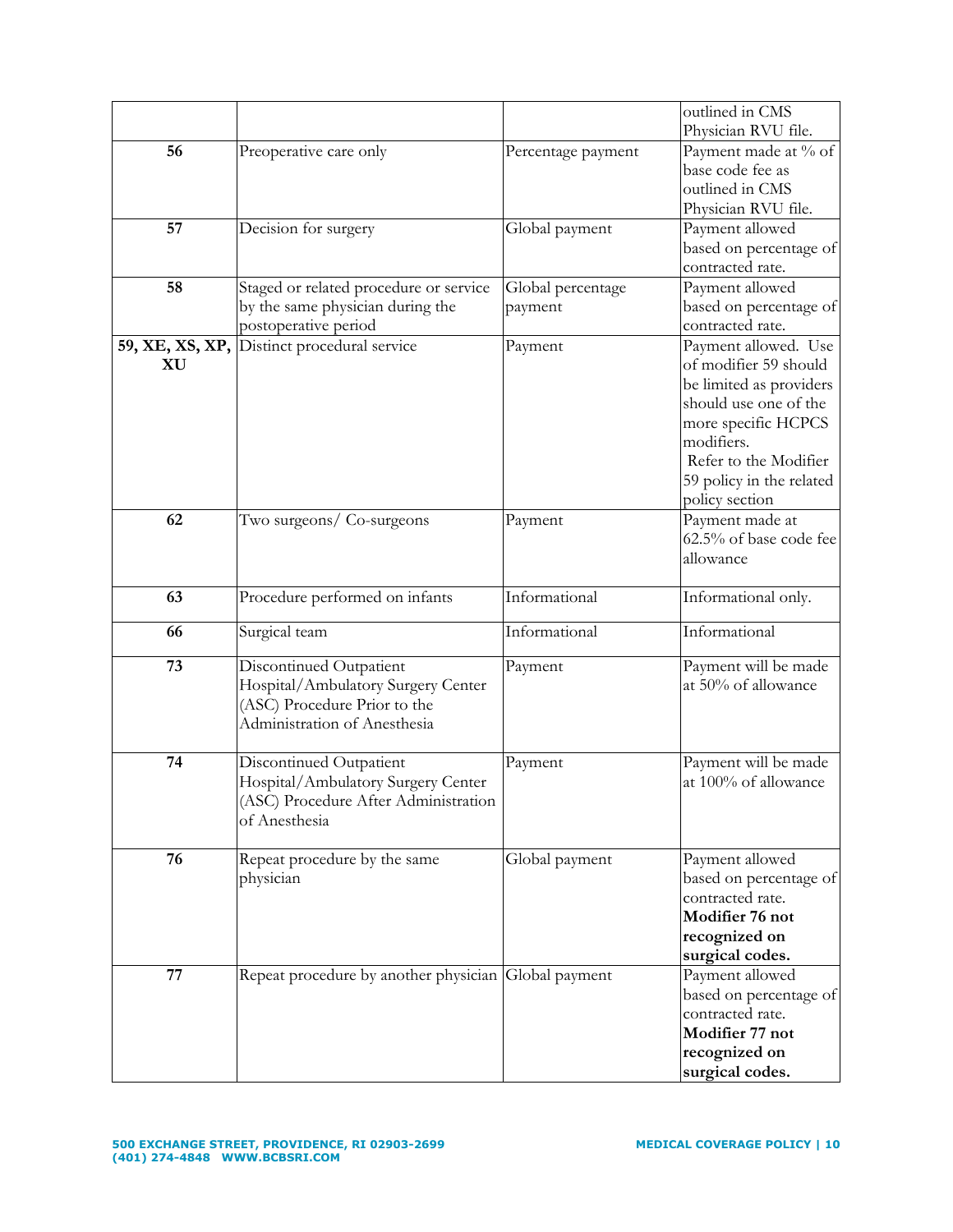| 78                         | Unplanned return to the operating                                         | Global percentage of    | Payment allowed          |
|----------------------------|---------------------------------------------------------------------------|-------------------------|--------------------------|
|                            | room by the same physician following                                      | payment                 | based on percentage of   |
|                            | the initial procedure for a related                                       |                         | contracted rate.         |
|                            | procedure during the postoperative                                        |                         |                          |
|                            | period                                                                    |                         |                          |
| 79                         | Unrelated service or procedure by the                                     | Global payment          | Payment allowed          |
|                            | same physician during the                                                 |                         | based on percentage of   |
|                            | postoperative period                                                      |                         | contracted rate.         |
| 80                         | Assistant surgeon                                                         | Claim review percentage | BCBSRI will only pay     |
|                            |                                                                           | of payment              | for an assistant         |
|                            |                                                                           |                         | surgeon for those        |
|                            |                                                                           |                         | procedures with an       |
|                            |                                                                           |                         | indicator 2 (assistant   |
|                            |                                                                           |                         | surgeon may be paid)     |
| 81                         | Minimum assistant surgeon                                                 | Claim review percentage | BCBSRI will only pay     |
|                            |                                                                           | of payment              | for an assistant         |
|                            |                                                                           |                         | surgeon for those        |
|                            |                                                                           |                         | procedures with an       |
|                            |                                                                           |                         | indicator 2 (assistant   |
|                            |                                                                           |                         | surgeon may be paid)     |
| 82                         | Assistant surgeon (when qualified                                         | Claim review percentage | Claims review            |
|                            | resident surgeon not available)                                           | of payment              | required. Percentage     |
|                            |                                                                           |                         | based on contracted      |
|                            |                                                                           |                         | rate.                    |
| 95                         | Synchronous Telemedicine Service                                          | Informational           | Informational only       |
|                            | Rendered Via a Real-Time Interactive                                      |                         |                          |
|                            | Audio and Video Telecommunications                                        |                         |                          |
|                            | System                                                                    |                         |                          |
| $P1 - P6$                  | Anesthesia Modifiers-Physical Status                                      | Informational           | Informational only       |
|                            | Modifiers                                                                 |                         |                          |
|                            | <b>HCPCS Modifiers</b>                                                    |                         |                          |
|                            | *multiple site of service modifiers must be filed on separate claim lines |                         |                          |
|                            |                                                                           |                         | See Ground               |
| <b>Ambulance Modifiers</b> |                                                                           |                         | Ambulance policy.        |
| AA                         | Anesthesia service performed                                              | Payment                 | Payment allowed          |
|                            | personally by anesthesiologists                                           |                         | based on percentage of   |
|                            |                                                                           |                         | contracted rate.         |
| AH                         | Clinical psychologist                                                     | Payment                 | Payment allowed          |
|                            |                                                                           |                         | based on percentage of   |
|                            |                                                                           |                         | contracted rate.         |
| AJ                         | Clinical social worker                                                    | Payment                 | Payment allowed          |
|                            |                                                                           |                         | based on percentage of   |
|                            |                                                                           |                         | contracted rate.         |
| <b>AS</b>                  | Assistant surgeon for mid-levels                                          | Claim review percentage | Claim review required.   |
|                            |                                                                           | payment                 | Percentage based on      |
|                            |                                                                           |                         | contracted rate.         |
|                            |                                                                           |                         | <b>NOTE: BCBSRI</b> does |
|                            |                                                                           |                         | not review AS            |
|                            |                                                                           |                         | modifier for medical     |
|                            |                                                                           |                         | necessity. When          |
|                            |                                                                           |                         | medical necessity        |
|                            |                                                                           |                         | review is required for   |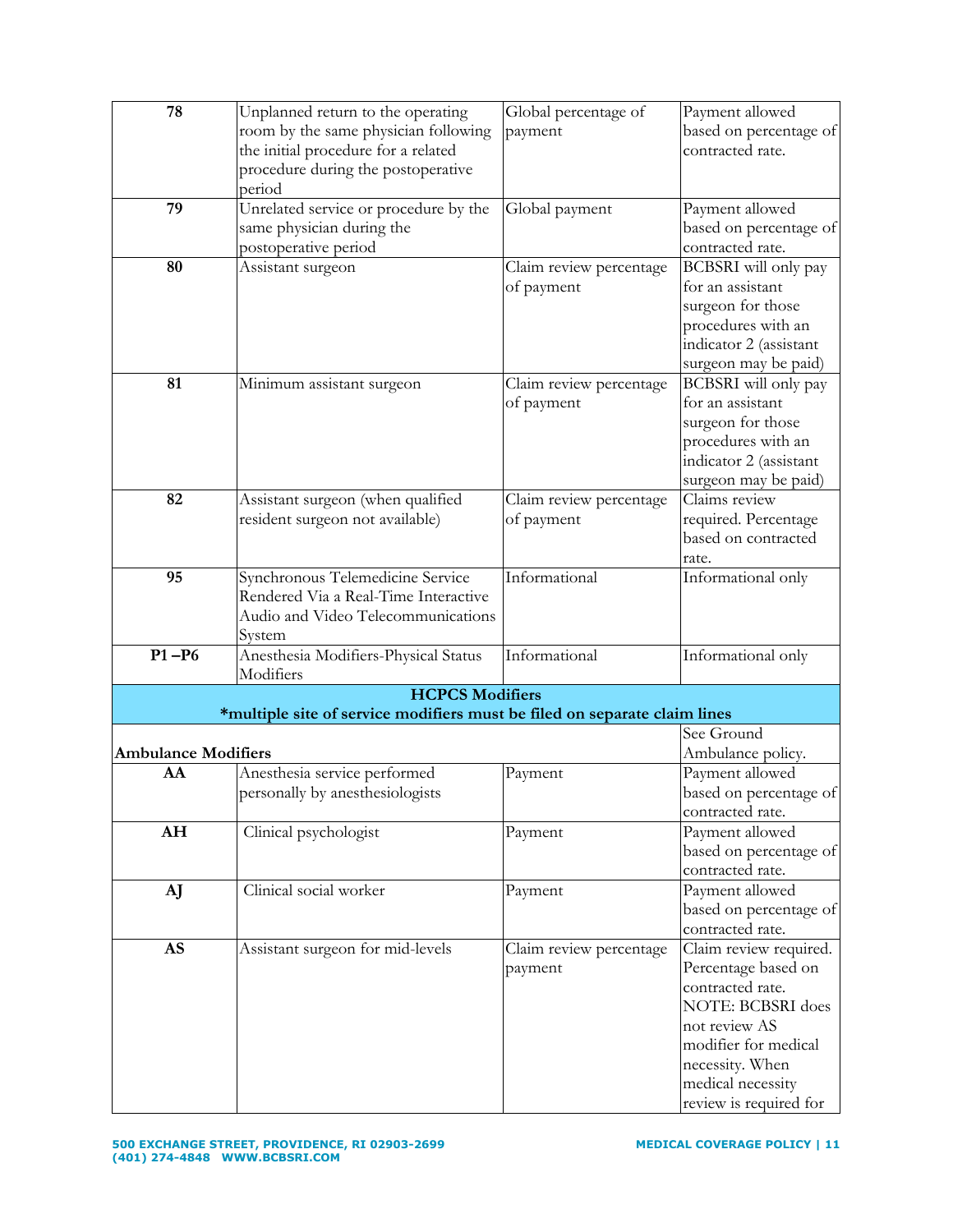|                  |                          |                                          | payment by Medicare     |
|------------------|--------------------------|------------------------------------------|-------------------------|
|                  |                          |                                          | <b>Advantage Plans,</b> |
|                  |                          |                                          | <b>BCBSRI</b> denies    |
|                  |                          |                                          | additional payment      |
|                  |                          |                                          | under the provider      |
|                  |                          |                                          | contract- Provider      |
|                  |                          |                                          | liability.              |
| $E1*$            | Upper left eyelid        | Multiple surgery payment Payment allowed |                         |
|                  |                          |                                          | based on percentage of  |
|                  |                          |                                          | contracted rate.        |
| $E2*$            | Lower left eyelid        | Multiple surgery payment                 | Payment allowed         |
|                  |                          |                                          | based on percentage of  |
|                  |                          |                                          | contracted rate.        |
| $E3*$            | Upper right eyelid       | Multiple surgery payment                 | Payment allowed         |
|                  |                          |                                          | based on percentage of  |
|                  |                          |                                          | contracted rate.        |
| $E4*$            | Lower right eyelid       | Multiple surgery payment                 | Payment allowed         |
|                  |                          |                                          | based on percentage of  |
|                  |                          |                                          | contracted rate.        |
| EP               | Early intervention       | Payment                                  | Payment allowed         |
|                  |                          |                                          | based on state          |
|                  |                          |                                          | reimbursement.          |
| $F1*$            | Left hand, second digit  | Multiple surgery payment                 | Payment allowed         |
|                  |                          |                                          | based on percentage of  |
|                  |                          |                                          | contracted rate.        |
| $F2*$            | Left hand, third digit   | Multiple surgery payment                 | Payment allowed         |
|                  |                          |                                          | based on percentage of  |
|                  |                          |                                          | contracted rate.        |
| $F3*$            | Left hand, fourth digit  | Multiple surgery payment                 | Payment allowed         |
|                  |                          |                                          | based on percentage of  |
|                  |                          |                                          | contracted rate.        |
| $F4*$            | Left hand, fifth digit   | Multiple surgery payment Payment allowed |                         |
|                  |                          |                                          | based on percentage of  |
|                  |                          |                                          | contracted rate.        |
| $F5*$            | Right hand, thumb        | Multiple surgery payment                 | Payment allowed         |
|                  |                          |                                          | based on percentage of  |
|                  |                          |                                          | contracted rate.        |
| $F6*$            | Right hand, second digit | Multiple surgery payment                 | Payment allowed         |
|                  |                          |                                          | based on percentage of  |
|                  |                          |                                          | contracted rate.        |
| $\overline{F7*}$ | Right hand, third digit  | Multiple surgery payment                 | Payment allowed         |
|                  |                          |                                          | based on percentage of  |
|                  |                          |                                          | contracted rate.        |
| $F8*$            | Right hand, fourth digit | Multiple surgery payment                 | Payment allowed         |
|                  |                          |                                          | based on percentage of  |
|                  |                          |                                          | contracted rate.        |
| $F9*$            | Right hand, fifth digit  | Multiple surgery payment                 | Payment allowed         |
|                  |                          |                                          | based on percentage of  |
|                  |                          |                                          | contracted rate.        |
| $FA*$            | Left hand, thumb         | Multiple surgery payment                 | Payment allowed         |
|                  |                          |                                          | based on percentage of  |
|                  |                          |                                          | contracted rate.        |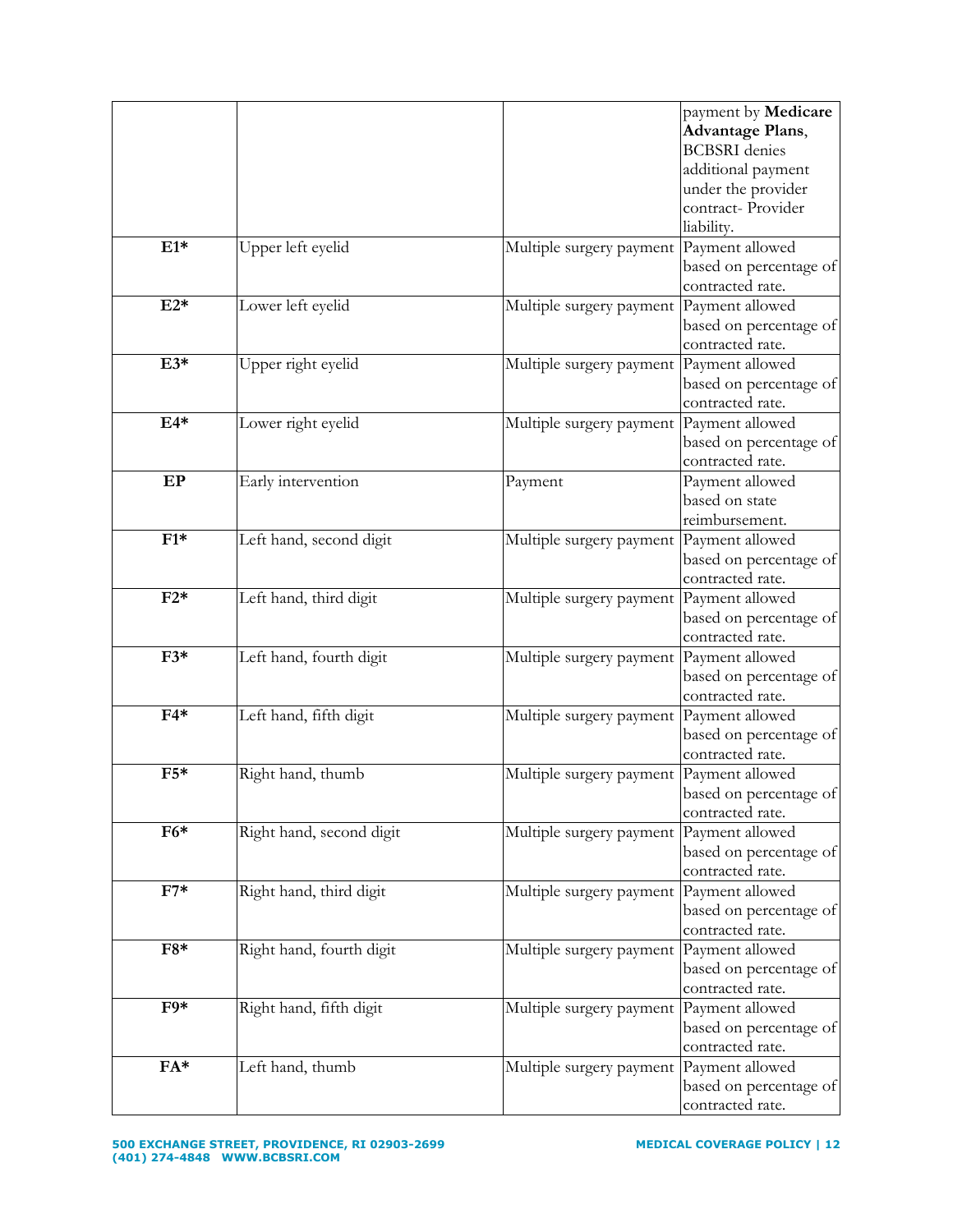| FQ                     | The service was furnished using audio- Informational |                          | Informational only                              |
|------------------------|------------------------------------------------------|--------------------------|-------------------------------------------------|
|                        | only communication technology                        |                          |                                                 |
| <b>FR</b>              | The supervising practitioner was                     | Informational            | Informational only                              |
|                        | present through two-way, audio/video                 |                          |                                                 |
|                        | communication technology                             |                          |                                                 |
| <b>FS</b>              | Split (or shared) evaluation and                     | Informational            | Informational only                              |
|                        | management visit                                     |                          |                                                 |
| FT                     | Unrelated evaluation and management                  | Informational            | Informational only                              |
|                        | (e/m) visit during a postoperative                   |                          |                                                 |
|                        | period, or on the same day as a                      |                          |                                                 |
|                        | procedure or another e/m visit. (report              |                          |                                                 |
|                        | when an $e/m$ visit is furnished within              |                          |                                                 |
|                        | the global period but is unrelated, or               |                          |                                                 |
|                        | when one or more additional $e/m$                    |                          |                                                 |
|                        | visits furnished on the same day are                 |                          |                                                 |
|                        | unrelated                                            |                          |                                                 |
| GA                     | Waiver of liability statement issued as              | Payment                  | Indicates claims will                           |
|                        | required by payer policy, individual                 |                          | deny as member                                  |
|                        | case                                                 |                          | liability for health                            |
|                        |                                                      |                          | service.                                        |
| GC                     | This service has been performed in                   | Payment                  | Payment allowed                                 |
|                        | part by a resident under the direction               |                          | based on percentage of                          |
|                        | of a teaching physician                              |                          | contracted rate.                                |
| GO                     | Services delivered under an outpatient               | Payment                  | Claim will deny as                              |
|                        | occupational therapy plan of care                    |                          | provider liability if                           |
|                        |                                                      |                          | modifier is missing                             |
| <b>GP</b>              | Services delivered under an outpatient               | Payment                  | Claim will deny as                              |
|                        | physical therapy plan of care                        |                          | provider liability if                           |
|                        |                                                      |                          | modifier is missing                             |
| GU                     | Waiver of liability statement issued as              | Payment                  | Claims will deny as                             |
|                        | required by payer policy, routine notice             |                          | member liability for                            |
|                        |                                                      |                          | health service.                                 |
| <b>GX</b>              | Notice of liability issues, voluntary                | Payment                  | Claims will deny as                             |
|                        | under payer policy                                   |                          | member liability for                            |
|                        |                                                      |                          | health service.                                 |
| $\mathbf{G}\mathbf{Y}$ | Item or service is not covered                       | Payment                  | Claims will be not                              |
|                        |                                                      |                          | covered.                                        |
| JW                     | Drug amount discarded/not                            | Payment                  | Payment allows for the                          |
|                        | administered to any patient                          |                          | amount of discarded                             |
| <b>KS</b>              | Requirements specified in the medical                | Payment                  | drug or biological.                             |
|                        | policy have been met                                 |                          | Payment allows when<br>medical criteria are met |
| KX                     | Requirements specified in the medical                |                          |                                                 |
|                        | policy have been met                                 | Payment                  | Payment allows when<br>medical criteria are met |
| $LT*$                  | Left                                                 |                          | Payment allowed                                 |
|                        |                                                      | Multiple surgery payment | based on percentage of                          |
|                        |                                                      |                          | contracted rate.                                |
| NP                     | Nurse practitioner                                   | Payment                  | Payment allowed                                 |
|                        |                                                      |                          | based on percentage of                          |
|                        |                                                      |                          | contracted rate.                                |
|                        |                                                      |                          |                                                 |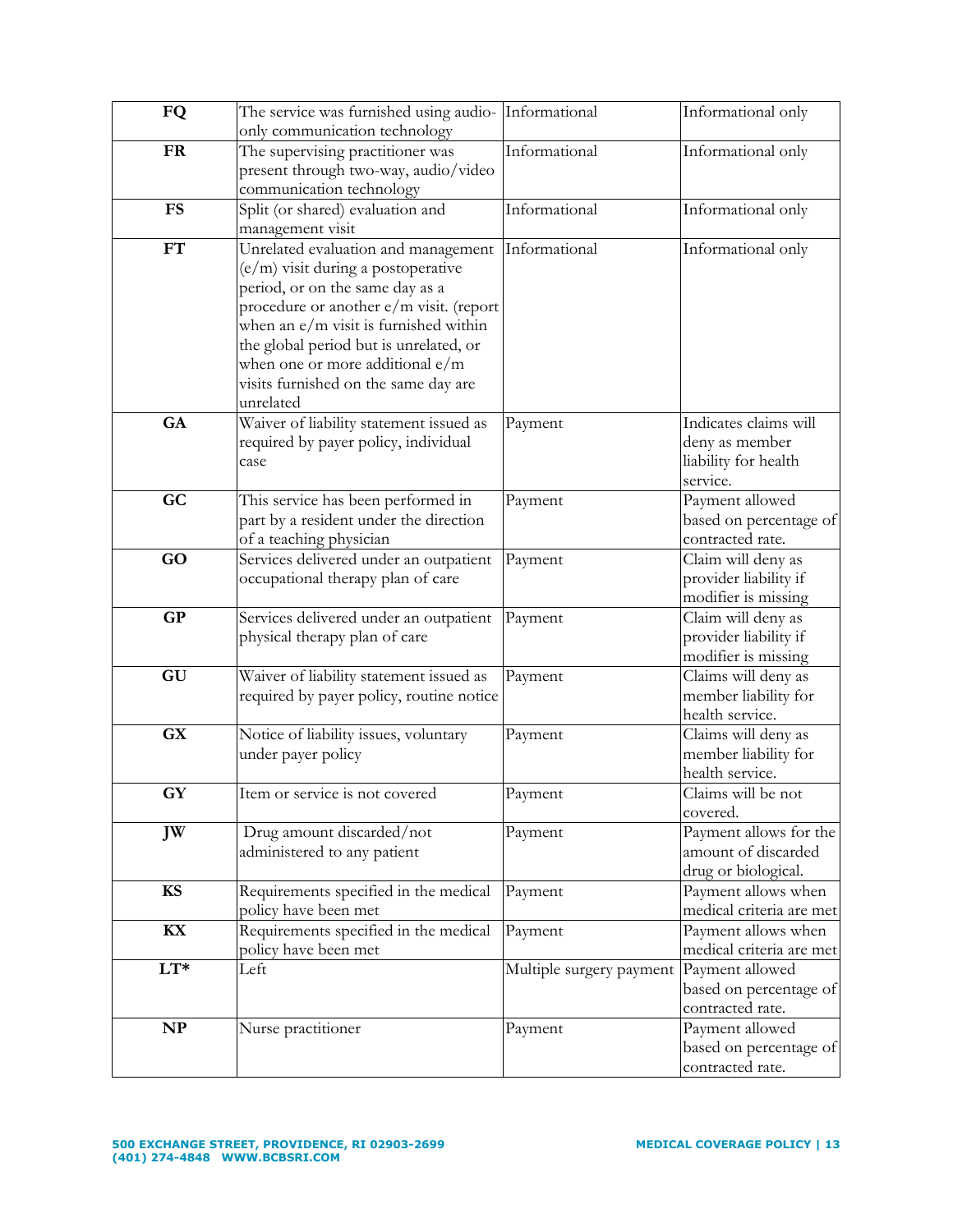| PA             | Physician's assistant                                                                                                                        | Payment                                  | Payment allows at pre-<br>determined                                                  |
|----------------|----------------------------------------------------------------------------------------------------------------------------------------------|------------------------------------------|---------------------------------------------------------------------------------------|
|                |                                                                                                                                              |                                          | percentages.                                                                          |
| Q <sub>0</sub> | (Q zero) Investigational clinical service Informational<br>provided in a clinical research study<br>that is in an approved clinical research |                                          | Only BlueCHiP for<br>Medicare members<br>who are participating                        |
|                | study                                                                                                                                        |                                          | in National Institutes<br>of Health (NIH)-<br>sponsored clinical<br>trials (per CMS). |
| QK             | Medical direction of two, three, or four Payment<br>concurrent anesthesia procedures<br>involving qualified individuals.                     |                                          | Payment is at 50<br>percent of allowable                                              |
| QS             | Monitored anesthesia care services -<br><b>MAC</b>                                                                                           | Informational                            | Informational only.                                                                   |
| <b>QW</b>      | CLIA waived test                                                                                                                             | Payment                                  | Payment allowed<br>based on percentage of<br>contracted rate.                         |
| <b>QX</b>      | CRNA medical direction by physician                                                                                                          | Payment                                  | Payment is at 50<br>percent of allowable                                              |
| <b>QY</b>      | Medical direction of one CRNA by an<br>anesthesiologist                                                                                      | Payment                                  | Payment is at 50<br>percent of allowable                                              |
| QZ             | CRNA service: without medical<br>direction of a physician                                                                                    | Payment                                  | Payment is at 100<br>percent of allowable                                             |
| RA             | Replacement of a DME, Orthotic or<br>Prosthetic Item                                                                                         | Informational                            | Payment allowed<br>based on percentage of<br>contracted rate.                         |
| RB             | Replacement of a Part of a DME,<br>Orthotic or Prosthetic Item Furnished<br>as Part of a Repair                                              | Informational                            | Payment allowed<br>based on percentage of<br>contracted rate.                         |
| <b>RR</b>      | Rental                                                                                                                                       | Payment                                  | Payment allowed<br>based on percentage of<br>contracted rate.                         |
| $RT*$          | Right                                                                                                                                        | Multiple surgery payment                 | Payment allowed<br>based on percentage of<br>contracted rate.                         |
| <b>SA</b>      | Nurse PNattstoPleactetindnering serviPaymePlayment<br>in collabreradienny istervipesysician<br>collaboration with a<br>physician             |                                          | PaymenPaymentosdreduced<br>15% of t5% tracted rate                                    |
| $T1*$          | Left foot, second digit                                                                                                                      | Multiple surgery payment Payment allowed | based on percentage of<br>contracted rate.                                            |
| $T2*$          | Left foot, third digit                                                                                                                       | Multiple surgery payment                 | Payment allowed<br>based on percentage of<br>contracted rate.                         |
| $T3*$          | Left foot, fourth digit                                                                                                                      | Multiple surgery payment                 | Payment allowed<br>based on percentage of<br>contracted rate.                         |
| $T4*$          | Left foot, fifth digit                                                                                                                       | Multiple surgery payment                 | Payment allowed<br>based on percentage of<br>contracted rate.                         |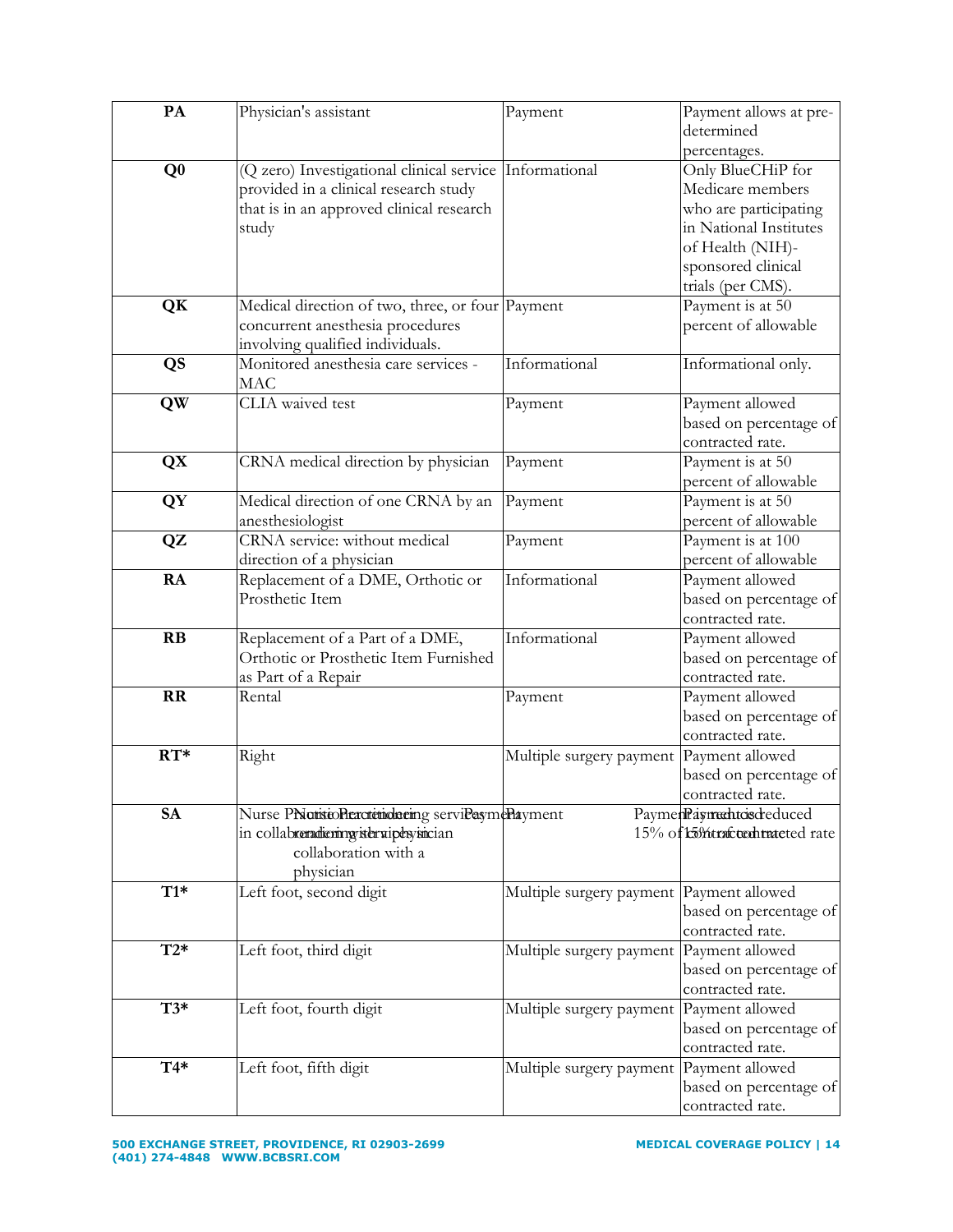| $T5*$     | Right foot, great toe      | Multiple surgery payment   Payment allowed |                        |
|-----------|----------------------------|--------------------------------------------|------------------------|
|           |                            |                                            | based on percentage of |
|           |                            |                                            | contracted rate.       |
| $T6*$     | Right foot, second digit   | Multiple surgery payment Payment allowed   |                        |
|           |                            |                                            | based on percentage of |
|           |                            |                                            | contracted rate.       |
| $T7*$     | Right foot, third digit    | Multiple surgery payment Payment allowed   |                        |
|           |                            |                                            | based on percentage of |
|           |                            |                                            | contracted rate.       |
| $T8*$     | Right foot, fourth digit   | Multiple surgery payment Payment allowed   |                        |
|           |                            |                                            | based on percentage of |
|           |                            |                                            | contracted rate.       |
| $T9*$     | Right foot, fifth digit    | Multiple surgery payment   Payment allowed |                        |
|           |                            |                                            | based on percentage of |
|           |                            |                                            | contracted rate.       |
| TA*       | Left foot, great toe       | Multiple surgery payment   Payment allowed |                        |
|           |                            |                                            | based on percentage of |
|           |                            |                                            | contracted rate.       |
| <b>TC</b> | <b>Technical Component</b> | Percentage of payment                      | Payment allowed        |
|           |                            |                                            | based on percentage of |
|           |                            |                                            | contracted rate.       |
| TU        | Special payment rate       | Prolonged services                         | Claims require review. |
|           |                            | payment                                    |                        |

Note: For any claim that review is required, the clinical documentation must be sent to the following address:

Individual Consideration Unit of Basic Claims Administration Blue Cross & Blue Shield of Rhode Island 500 Exchange Street Providence, RI 02903 -2699

## **COVERAGE**

Not applicable as this policy is a reference document

# **CODING**

See Policy section

#### **RELATED POLICIES**

Modifier 59, XE, XP, XS, XU Guidelines Modifier 22

### **PUBLISHED**

Provider Update, May 2022 Provider Update, May 2020 Provider Update, April 2020 Provider Update, June 2019 Provider Update. May 2018 Provider Update, February 2018